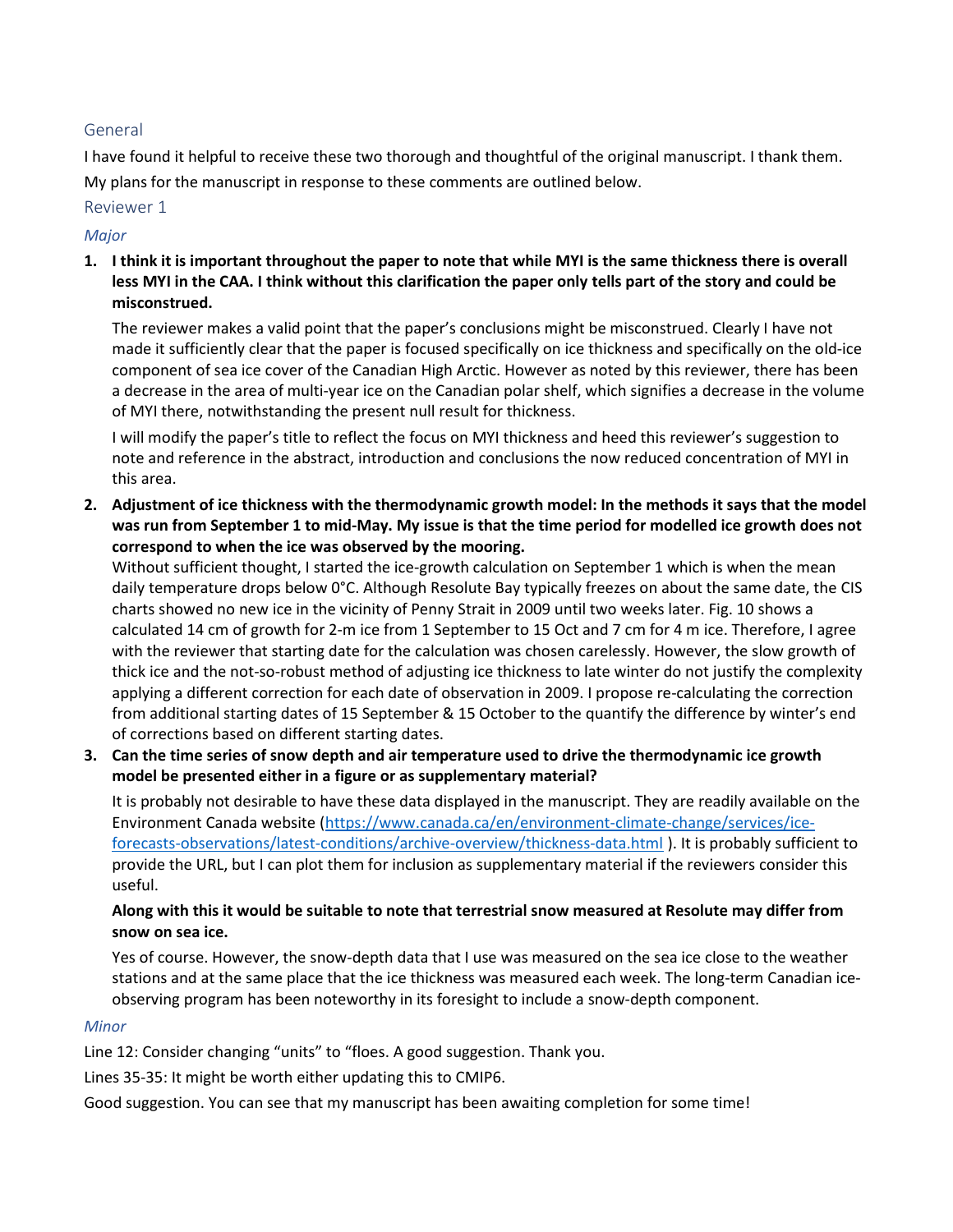Lines 40-46: I think it is worth noting that Moore et al., 2019 showed negative trends in ice thickness in the last ice area from PIOMAS.

I take your point, but my purpose in this paragraph is to note the dismal lack of in situ data in the mischievously named "The Canadian Hole". Without such data, we don't really know whether PIOMAS or satellite altimeters are credible or not. I prefer not to trigger a squabble here about whether they are or not.

Line 60: I will provide the missing "the".

Line 77-79: Is there a reference for these drift speeds?

For Penny Strait, I will provide a cross-reference to fig. 7 and the associated text. I can note that the DFO data for the other two straits are presently unpublished.

Line 75-81: Ice import from the Arctic Ocean into the QEI is increasing … (Howell and Brady, 2019).

This is a relevant citation, which I will include. Thank you.

102-106: I think in this sentence it is also worth noting the dramatic loss of MYI from the Arctic Ocean and its retreat to this area along the CAA and Greenland. Maslanik et al., (2011) or more recently Stroeve and Notz (2018) show the loss of MYI in the Arctic Ocean that then corresponds to the reduction in ice thickness.

I will work these references into the noted paragraph. Thank you.

Lines 106-110: This justification for the research is focused on oil and gas activities, but I think it would also be worth noting that MYI from this area is subsequently transported southwards to the Northwest Passage, where it affects shipping. In the short term it seems like shipping is more critical than oil and gas extraction.

Yes, and I hope in the long term too. Inclusion of this point will be worthwhile.

Line 135-136: My omission of a phrase is acknowledged.

Figure 4: What is the time period for the median ice concentration in this figure?

I can add to the caption "Epoch 1969-1998". Since the features to be noted here are the exit streams, which remain unchanged, I consider it unnecessary to update to the most recent epoch, but can do so if this reviewer disagrees.

Lines 228, 261: Typos to be corrected.

Lines 257-261 and Figure 8: Can the different ice classes be shaded in the figure so that it is more clear how they differ from each other?

I will add the requested shading. Thank you.

Line 290: Please provide a reference for the assumed values of thermal conductivity of sea ice and snow. Agreed.

Line 427: Typo to be corrected.

Lines 428-429 and Figure 18: Why was the value of 4 m chosen to represent a navigational hazard?

This choice is arbitrary because hazard in practical terms depends upon the temperature of the ice (roughly speaking, the season), the design of the vessel and how it is operated. 4 m was chosen to be appreciably higher than the 3 m linked to the 3-knot-continuous-speed capability of Class 10 icebreaking ships in summertime ice. The most powerful icebreaker in service is the Russian Artika, nominally rated at about Class 9.

I will note the basis of my choice of 4 m choice in the revised text.

Lines 428-436 and Figure 18: I don't think it's an area but rather "a length of the floes cross-section associated with ice thicker than 4m". Table 3 shows the Chord Lengths of floes, which I think is what should be used in the text around Figure 18 and the figure itself.

I apologize for my lack of clarity because the index is in fact an area. It is the sum of the integrals of thickness over distance for all segments of the floe thicker than 4 m. I will work to make this clear in the text and captions.

Lines 431, 435, 473: Typos to be corrected.